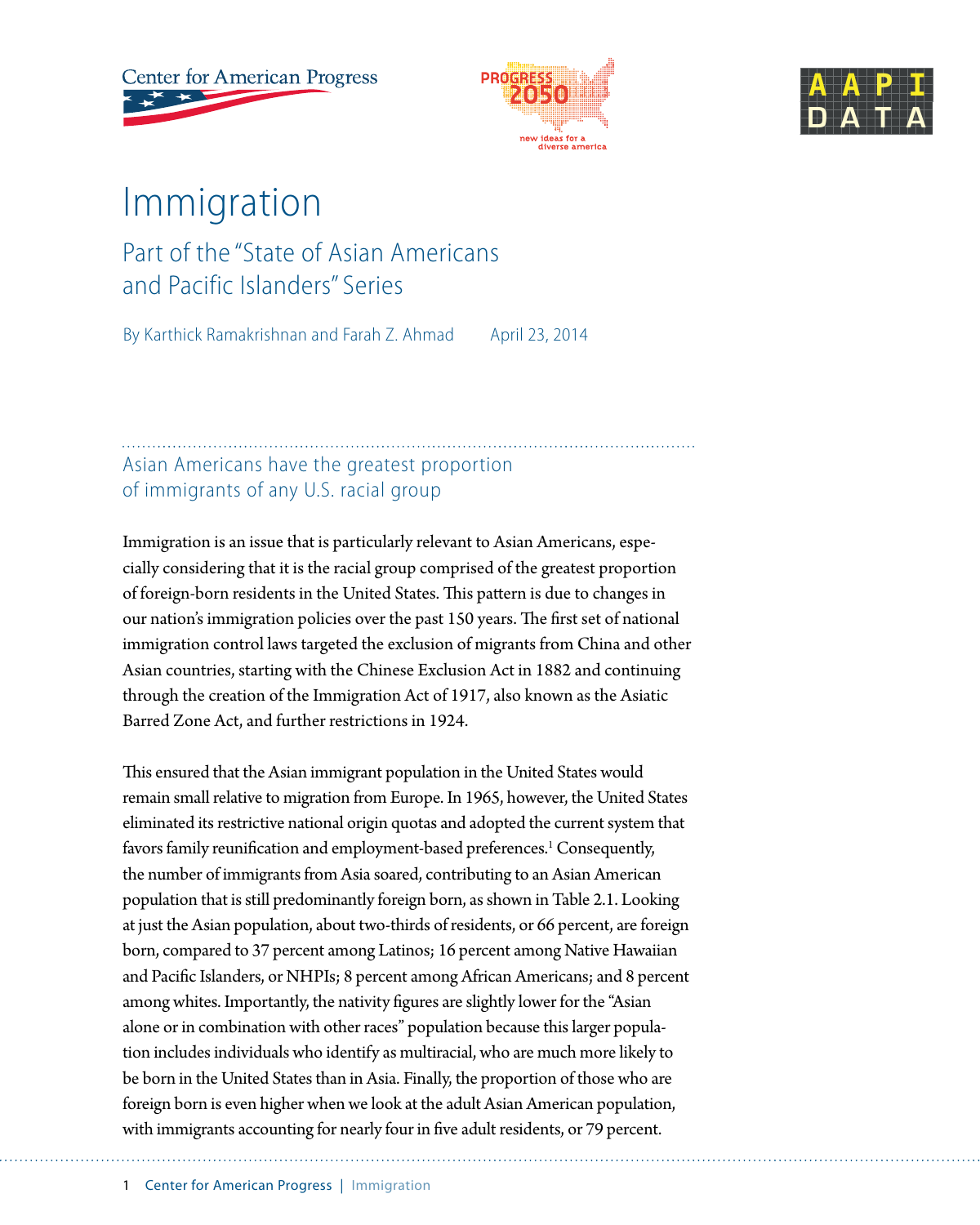#### **TABLE 2.1 Proportion of foreign born as a proportion of residents, adults, and adult citizens**

|                                      | <b>All residents</b> | <b>All adults</b> | <b>Adult citizens</b> |
|--------------------------------------|----------------------|-------------------|-----------------------|
| White                                | 8%                   | 10%               | 5%                    |
| Hispanic                             | 37%                  | 52%               | 25%                   |
| African American                     | 8%                   | 11%               | 6%                    |
| Asian alone                          | 66%                  | 79%               | 69%                   |
| Asian alone or in combination        | 59%                  | 74%               | 63%                   |
| American Indian                      | 5%                   | 7%                | 3%                    |
| Native Hawaiian and Pacific Islander | 16%                  | 23%               | 12%                   |

Foreign-born population as a proportion of residents, adults, and adult citizens

Source: Authors analysis of Public Use Microdata Sample from Bureau of the Census, "2008–2012 American Community Survey 5-year Estimates," available at http://www.census.gov/acs/www/data\_documentation/2012\_release/ (last accessed March 2014).

### More immigrants now come from Asia than from any other region

An important development in the past decade is that there are more immigrants coming from Asia than from any other region in the world, including Latin America. This has not always been the case. Prior to 2007, the majority of foreign-born persons residing in the United States came from Latin America, but after 2008, this share fell to 41 percent. $^2$  On the other hand, the number of foreign-born people originally from Asian countries grew and eventually ballooned to more than 40 percent of the foreign-born population from 2008 onward, with Indian and Chinese immigrants accounting for an increasing share of the newly arrived, foreign-born residents. In fact, the composition of the foreign-born population who receive legal permanent resident status through green cards has also changed dramatically in recent years with the number of green card recipients from North America decreasing and recipients from Asia increasing. Figure 2.1 shows that beginning in 2010, a significant increase of the share of legal permanent resident admissions from Asian countries occurred from 37 percent in 2009 to 40 percent in 2010 to 43 percent in 2011.3

All of these data point to a consistent picture: Asian migration is getting more important, whether measured by the total population of foreign-born immigrants entering the country or specifically by legal permanent resident admissions. One big reason for the growing importance of Asian migration to the United States is the development of net-zero migration from Mexico in the past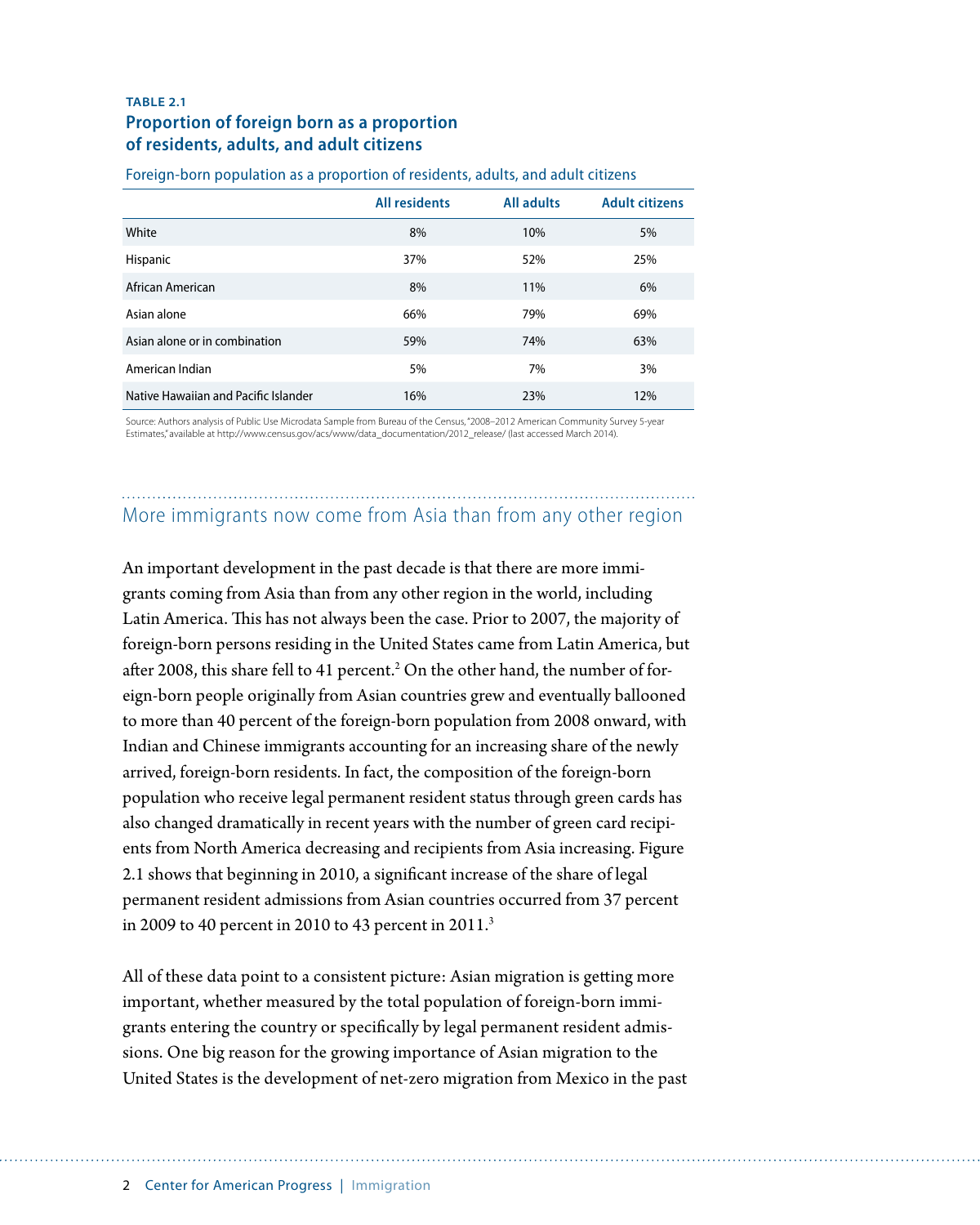several years due to changes in the U.S. economy, immigration enforcement, and changes in fertility and society in Mexico.<sup>4</sup> The growing importance of Asia is also attributable to migration from a handful of countries. In the past decade, China, India, and the Philippines have consistently ranked among the top five countries of origin among those obtaining lawful permanent resident, or LPR visas, which are also known colloquially as green cards. In 2012, the most recent year for which data are publicly available, about 146,000 green cards were issued to nationals from Mexico, followed by 82,000 from China, 66,000 from India, and 57,000 from the Philippines.<sup>5</sup>



**FIGURE 2.1 Share of legal permanent resident admissions by region**

Source: U.S. Department of Homeland Security," Yearbook of Immigration Statistics: 2012," available at https://www.dhs.gov/yearbook-immigration-statistics-2012-legal-permanent-residents (last accessed March 2014).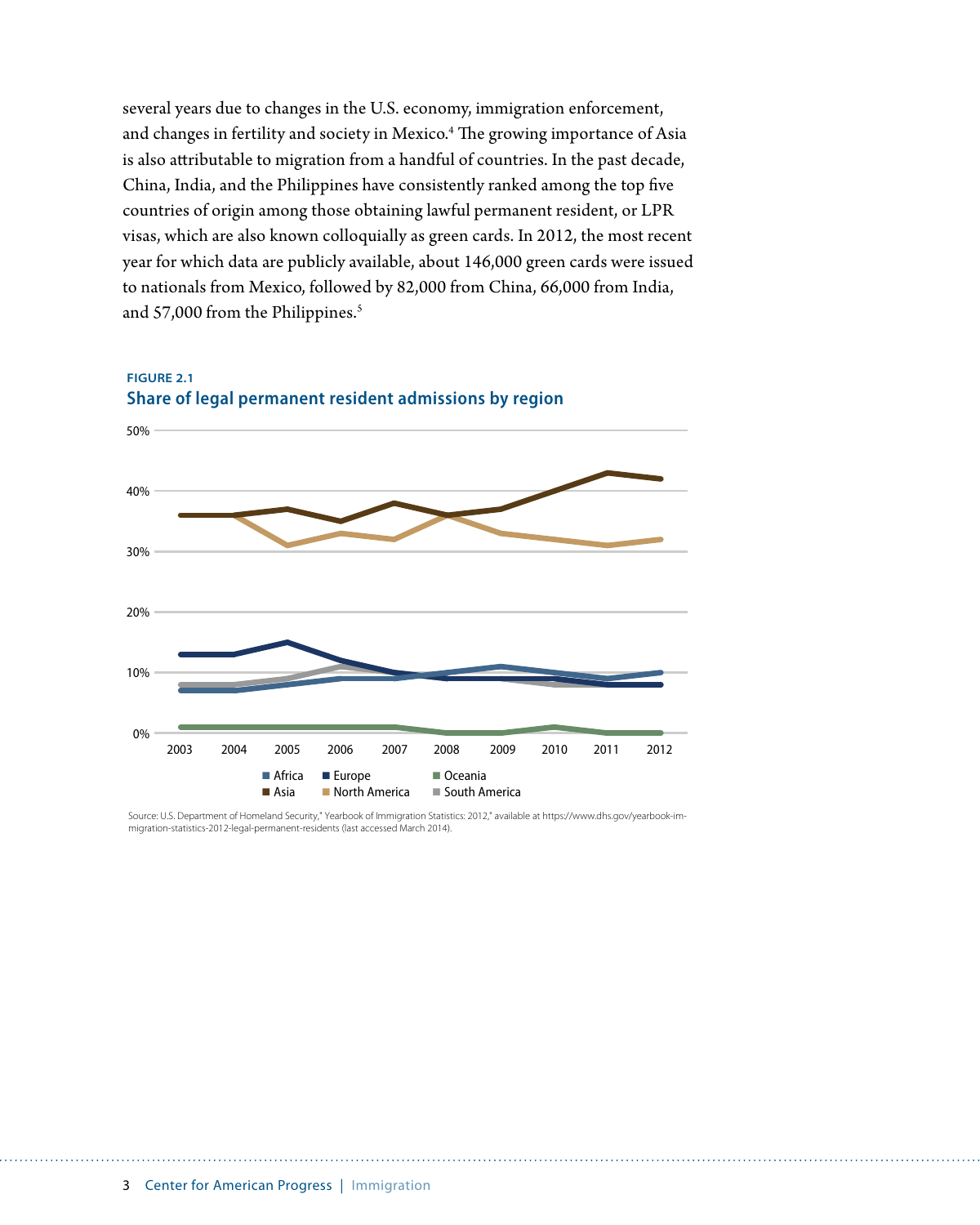### Naturalizations are highest among Asian immigrants in past decade

Along with the allocation of green cards for Asian immigrants, the share of naturalizations has also increased. In the past decade, naturalizations of Asian immigrants have outnumbered naturalizations of immigrants from North America every year, except for 2008 and 2012. During this time period, India, the Philippines, and China have consistently ranked among the top five countries of origin among those obtaining naturalization. In 2012, the most recent year for which public data are available, Mexico was the largest country of origin among those obtaining U.S. citizenship with 102,000 immigrants, followed by the Philippines with 45,000, India with 43,000, the Dominican Republic with 33,000, and China with 32,000.<sup>6</sup>



**FIGURE 2.2 Share of naturalized citizens by region of birth**

Source: U.S. Department of Homeland Security, "Yearbook of Immigration Statistics: 2012," available at https://www.dhs.gov/yearbook-immigration-statistics-2012-naturalizations (last accessed March 2014).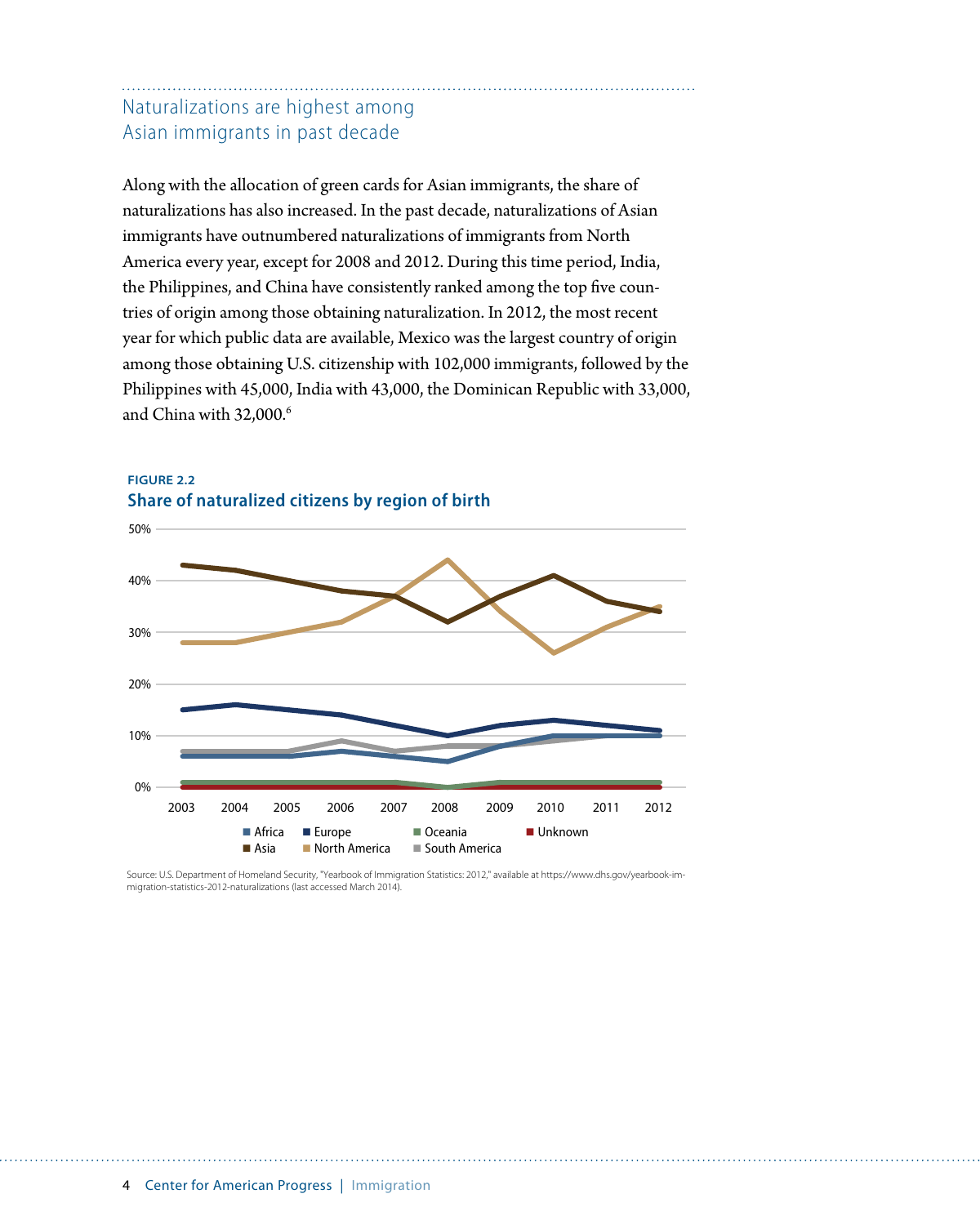# Asian immigrants are among the quickest to naturalize

Another important aspect about naturalization is that Asian immigrants have consistently been among the fastest to naturalize. As Table 2.2 shows, the median years in legal permanent resident status for persons naturalized is also markedly different: Those from North American countries have waited a decade or more, while those from Asian countries have waited five to eight years. $^7$  There are a variety of factors that contribute to the speed at which a person is naturalized and may explain why many individuals from Asian countries are naturalizing almost twice as fast as those from North American countries. These factors include country of origin characteristics such as gross domestic product, or GDP; distance from the United States; and personal characteristics such as income and education.<sup>8</sup>

| 2012<br>2010<br>2000<br>1990<br>1980<br>Total<br>8<br>6<br>9<br>8<br>7<br>Africa<br>5<br>5<br>7<br>7<br>7<br>Asia<br>6<br>5<br>8<br>7<br>7<br>Europe<br>7<br>7<br>6<br>10<br>10<br>North America<br>10<br>11<br>10<br>11<br>11<br>Oceania<br>8<br>8<br>10<br>7<br>11<br>South America<br>9<br>9<br>6<br>5<br>10 |  |  |  |
|-----------------------------------------------------------------------------------------------------------------------------------------------------------------------------------------------------------------------------------------------------------------------------------------------------------------|--|--|--|
|                                                                                                                                                                                                                                                                                                                 |  |  |  |
|                                                                                                                                                                                                                                                                                                                 |  |  |  |
|                                                                                                                                                                                                                                                                                                                 |  |  |  |
|                                                                                                                                                                                                                                                                                                                 |  |  |  |
|                                                                                                                                                                                                                                                                                                                 |  |  |  |
|                                                                                                                                                                                                                                                                                                                 |  |  |  |
|                                                                                                                                                                                                                                                                                                                 |  |  |  |
|                                                                                                                                                                                                                                                                                                                 |  |  |  |

#### **TABLE 2.2 Median years to naturalization by region of birth**

Source: James Lee, "Annual Flow Report—U.S. Naturalizations: 2012" (Washington: U.S. Department of Homeland Security, 2013), Table 7, available at https://www.dhs.gov/sites/default/files/publications/ois\_natz\_fr\_2012.pdf.

The reasons for immigration to the United States have a large impact on the economic status of individuals once they arrive. Immigrants come to the United States for a myriad of reasons, including reuniting with their family, furthering their education, accepting employment, making investments, and escaping oppressive home countries. The largest share of Asian immigrants arrive in the United States on family-sponsored visas for immediate relatives of U.S. citizens. In fiscal year 2012, 35 percent of green cards issued to Asian immigrants were immediate relatives of U.S. citizens, and an additional 20 percent were issued to those who arrived on other family-sponsored preferences. As figure 2.3 indicates, this compares to 21 percent who arrived on employment-based preferences and 19 percent as refugees and asylees.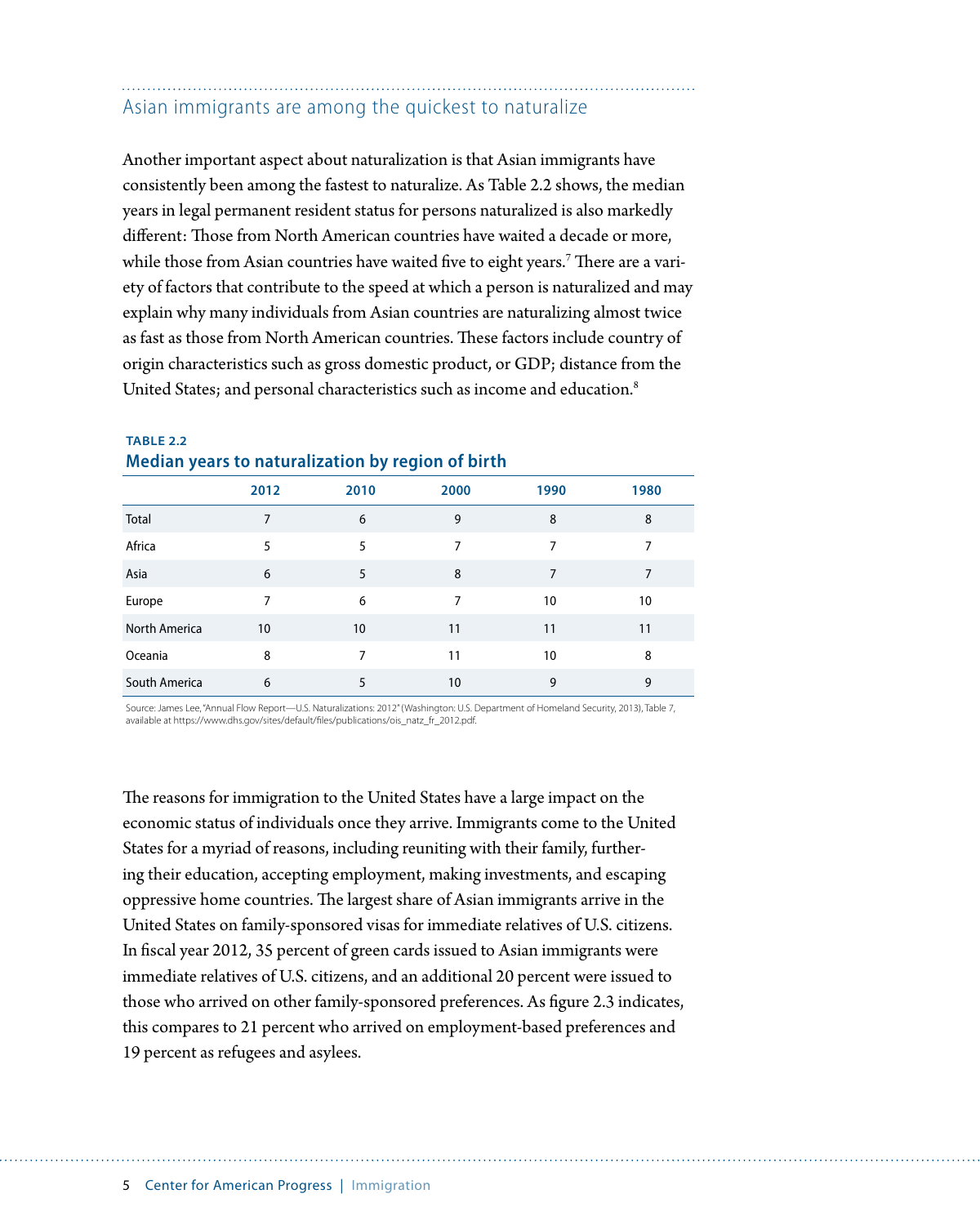#### **FIGURE 2.3 People obtaining legal permanent resident status by broad class of admission and region of birth**



Note: Totals from each region in 2012 in parentheses. Source: U.S. Department of Homeland Security, "Yearbook of Immigration Statistics: 2012," available at https://www.dhs.gov/yearbook-immigration-statistics-2012-legal-permanent-residents (last accessed March 2014).

Notably, the proportion of Asian immigrants attaining legal permanent status through employment-based preferences, tallying in at 21 percent, is significantly higher than the average of 14 percent for all countries of origin.9 Also notable is the total number of employment-based visas issued to immigrants from Asia, which account for 64 percent of all such cases, compared to 13 percent for Europe, 12 percent for North America, and 8 percent for South America.<sup>10</sup>

While education, employment, and wealth have brought many middle- and upper-class Asian immigrants to the United States, there is another important component to the Asian immigration story that is to the contrary. A significant share of Asian immigrants come to the United States as refugees. More than 47 percent of the 582,000 refugee arrivals in the United States between 2001 and 2010 were born in Asian countries—with large shares from Burma, Bhutan, and Vietnam.11 Furthermore, during that same time period, 43.2 percent of asylum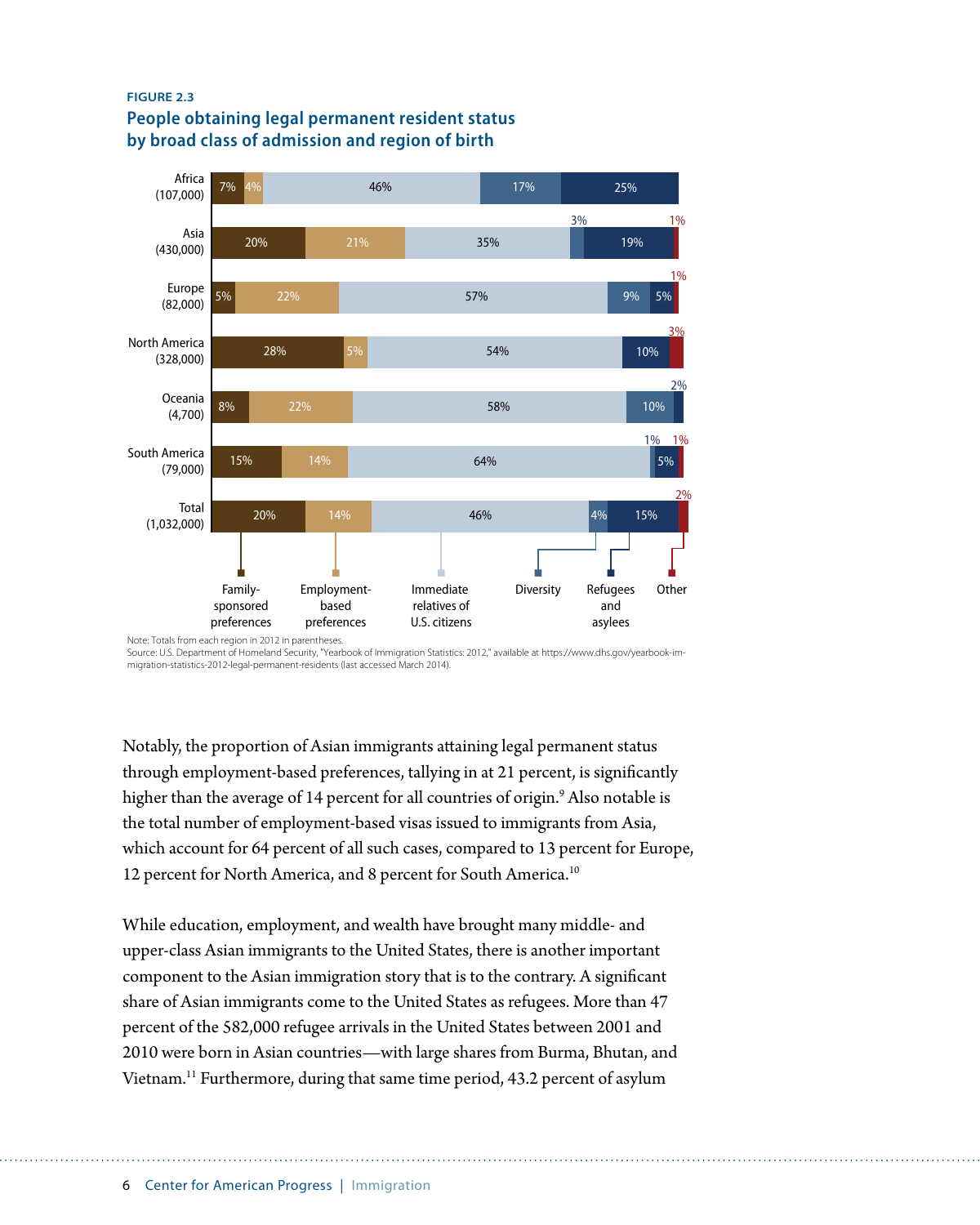grantees in the United States were from Asian countries—more than half of whom were Chinese nationals.<sup>12</sup> Refugees often have little wealth and education upon arrival in the United States, and they provide an important counterpoint in our understanding of educational attainment and income from those arriving on employment-based preferences.

Another important dimension of the visa process for Asian Americans is the long backlogs that many individuals face in sponsoring their family members to come to the United States. This is because the Immigration and Nationality Act does not permit any country to have more than 7 percent of the annual visas issued, which means a cap of about 26,000 visas in 2014.<sup>13</sup> As a consequence, applicants from countries with the most family visa applications, such as Mexico, the Philippines, and India, have to wait many years before being reunited with their families. Indeed, the longest wait times are for those in the Philippines who are brothers or sisters of adult U.S. citizens: They have to wait more than 23 years before being issued a green card.<sup>14</sup> Overall, Asian countries account for 42 percent of the estimated 4.2 million individuals waiting abroad due to backlogs in issuing of family visas,15 and Asian countries constitute four of the top five countries of origin in the backlog—the Philippines, India, Vietnam, and China—with backlogs ranging from about 225,000 to 400,000 for each country, as Table 2.3 indicates. There is a much smaller number of individuals waiting on employer-based visas— 112,000—and Asian countries account for 84 percent of this backlog.

| <b>Country</b>               | <b>Number</b> | <b>Share of Total</b> |
|------------------------------|---------------|-----------------------|
| Mexico                       | 1,308,761.00  | 31%                   |
| Philippines                  | 401,880       | 10%                   |
| India                        | 295,167       | 7%                    |
| Vietnam                      | 255,202       | 6%                    |
| China                        | 224,598       | 5%                    |
| Dominican Republic           | 175,227       | 4%                    |
| Bangladesh                   | 162,527       | 4%                    |
| Pakistan                     | 110,968       | 3%                    |
| <b>Other Asian countries</b> | 310,769       | 7%                    |
| Other countries              | 965,872       | 23%                   |
| <b>Total</b>                 | 4,210,971     |                       |

#### **TABLE 2.3 Countries with the longest waiting lists for family visas**

Source: Bureau of Consular Affairs, *Annual Report of Immigrant Visa Applicants in the Family-sponsored and Employment-based preferences Registered at the National Visa Center as of November 1, 2013* (U.S. Department of State, 2013), available at http://travel.state.gov/content/ dam/visas/Statistics/Immigrant-Statistics/WaitingListItem.pdf.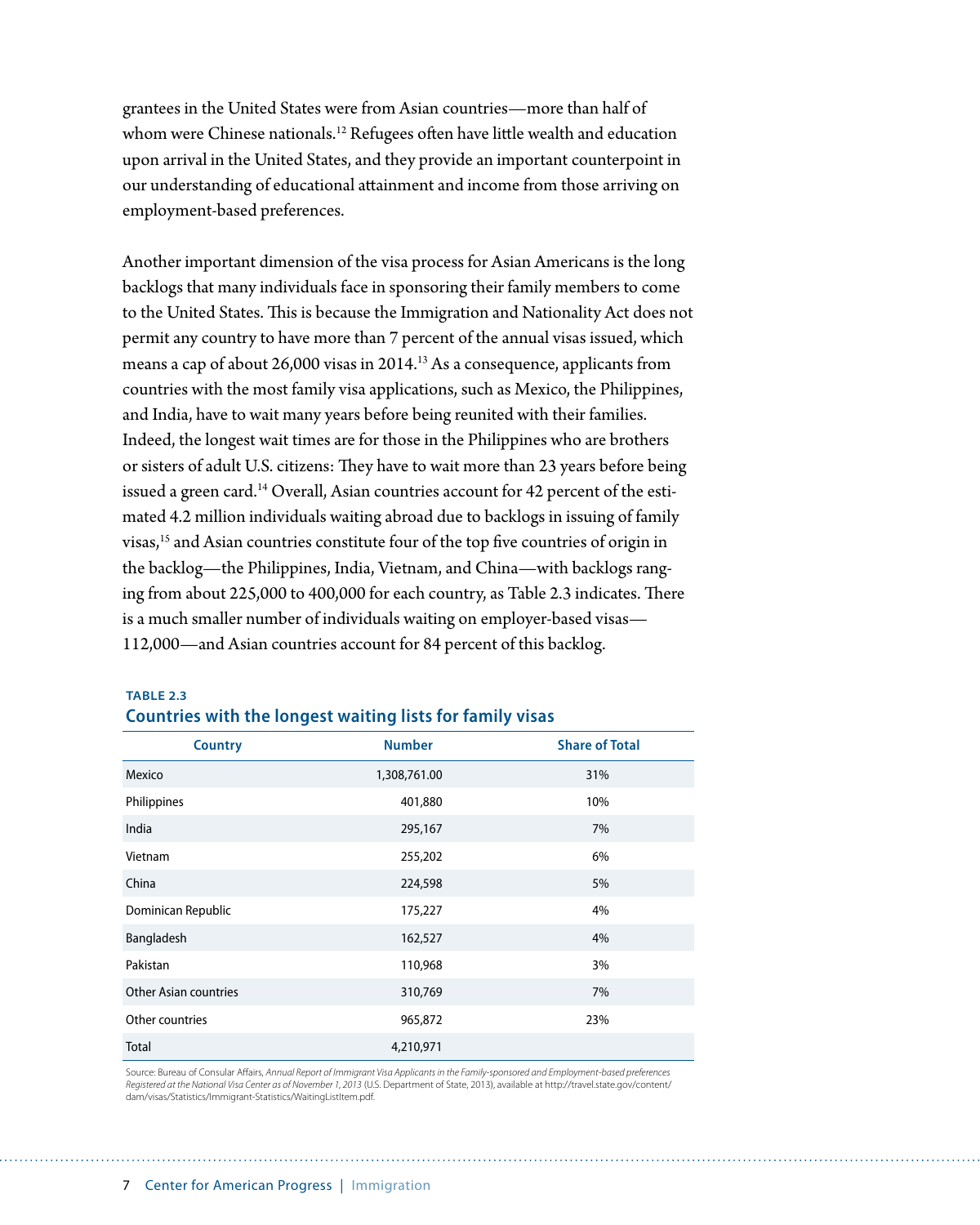## National origin is an important indicator of immigration

While the vast majority of Asian Americans are foreign born, there are significant variations across national origins as to the share of foreign born versus native born. Japanese Americans, for example, have the smallest immigrant share of any Asian origin group due to several factors, including the fact that this population has the oldest age structure and has the most established, multigenerational settlement pattern in the United States. Additionally, migration flows from Japan have been comparatively small in recent years. Similarly, the Hmong and Laotians have not had as much recent migration since their earlier refugee waves in the 1970s. And by contrast, South and Southeast Asian groups—Malaysian, Sri Lankan, Thai, Indonesian, and Bangladeshi—are among the most heavily foreign born, as Figure 2.4a illustrates. Indeed, immigrants who have come to the United States since 2000 account for a third or more of all Malaysian, Sri Lankan, Bangladeshi, Indonesian, and Indian Americans currently living in the United States and more than a quarter of all Pakistani and Thai residents, as shown in Figure 2.4b. Thus, we see significant variation in the extent to which immigration affects different Asian American nationalities, whether we measure differences by nativity or by recentness of migration.

#### **FIGURE 2.4a Proportion of residents who are foreign born**



#### **FIGURE 2.4b Proportion of residents who are immigrants arriving within the past 10 years**



Source: Authors analysis of Public Use Microdata Sample from Bureau of the Census, "2008–2012 American Community Survey 5-year Estimates," available at http://www.census.gov/acs/www/data\_documentation/2012\_release/ (last accessed March 2014).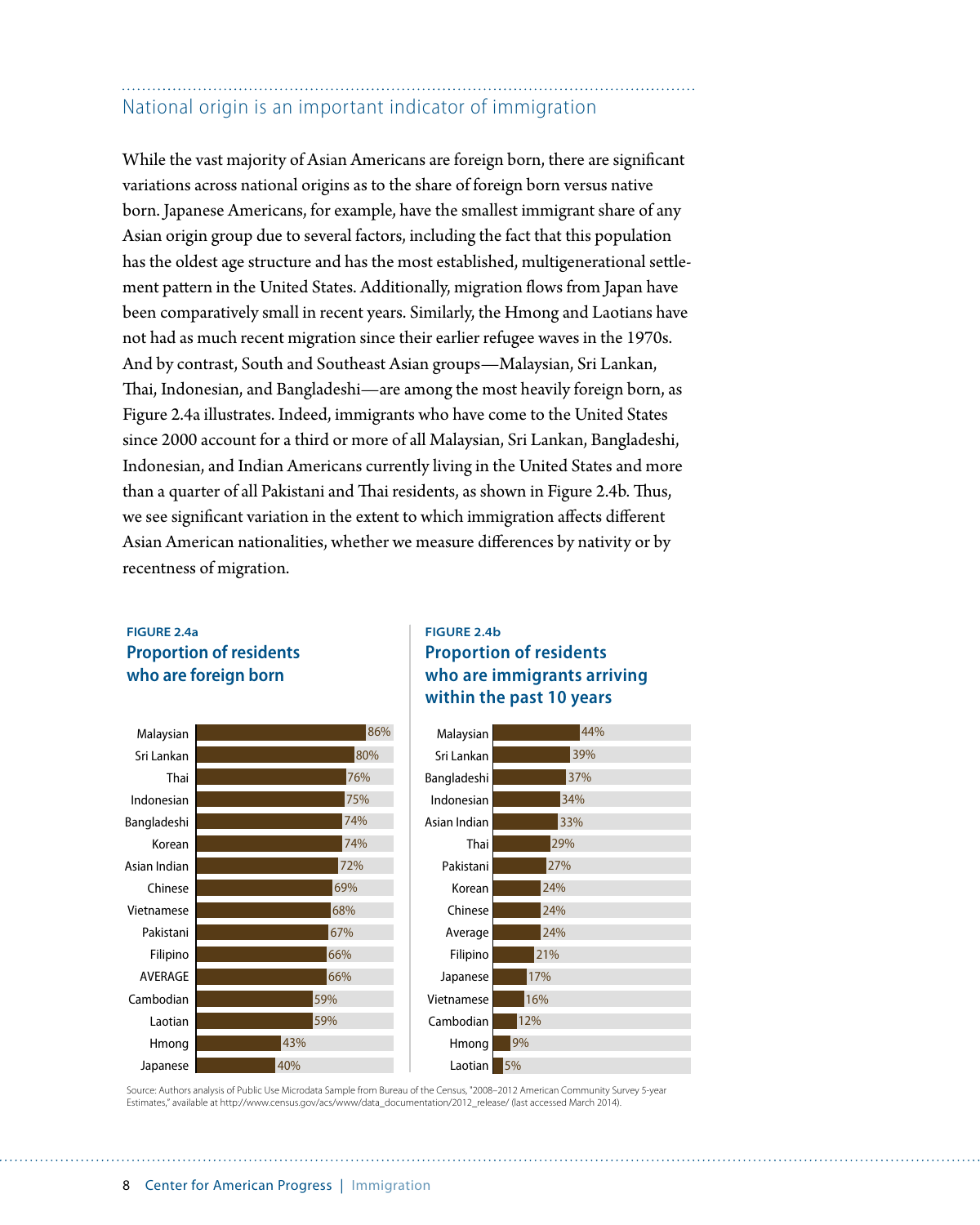### The undocumented Asian immigrant population is growing, particularly for Indian immigrants

Finally, the issue of unauthorized immigration is significant for Asian Americans as an estimated 1.3 million of the unauthorized population in 2011 were from Asian countries.<sup>16</sup> These constitute about one out of every nine of the unauthorized population in the United States, which totaled 11.5 million in 2011, and about 12 percent of the total Asian immigrant population of 10 million in 2011.<sup>17</sup> As Table 2.4 indicates, the U.S. Department of Homeland Security estimates that about a quarter of a million each are from China, the Philippines, India, and the Koreas, and an additional 170,000 are from Vietnam.All of these groups have grown since 2000, with immigrants from India accounting for the fastest growth among the Asian unauthorized immigrant population.

|                 | 2011       | 2000      | 2000-2011<br>percent change |
|-----------------|------------|-----------|-----------------------------|
| Total           | 11,510,000 | 8,460,000 | 36                          |
| Mexico          | 6,800,000  | 4,680,000 | 45                          |
| El Salvador     | 660,000    | 430,000   | 55                          |
| Guatemala       | 520,000    | 290,000   | 82                          |
| Honduras        | 380,000    | 160,000   | 132                         |
| China           | 280,000    | 190,000   | 43                          |
| Philippines     | 270,000    | 200,000   | 35                          |
| India           | 240,000    | 120,000   | 94                          |
| Korea           | 230,000    | 180,000   | 31                          |
| Ecuador         | 210,000    | 110,000   | 83                          |
| Vietnam         | 170,000    | 160,000   | 10                          |
| Other countries | 1,750,000  | 1,940,000 | -10                         |

#### **TABLE 2.4 Country of birth for the unauthorized population**

Source: Michael Hoefer, Nancy Rytina, and Bryan C. Baker, "Estimates of the Unauthorized Immigrant Population Residing in the United States: January 2011" (Washington: U.S. Department of Homeland Security, 2012), available at https://www.dhs.gov/sites/default/files/ publications/ois\_ill\_pe\_2011.pdf.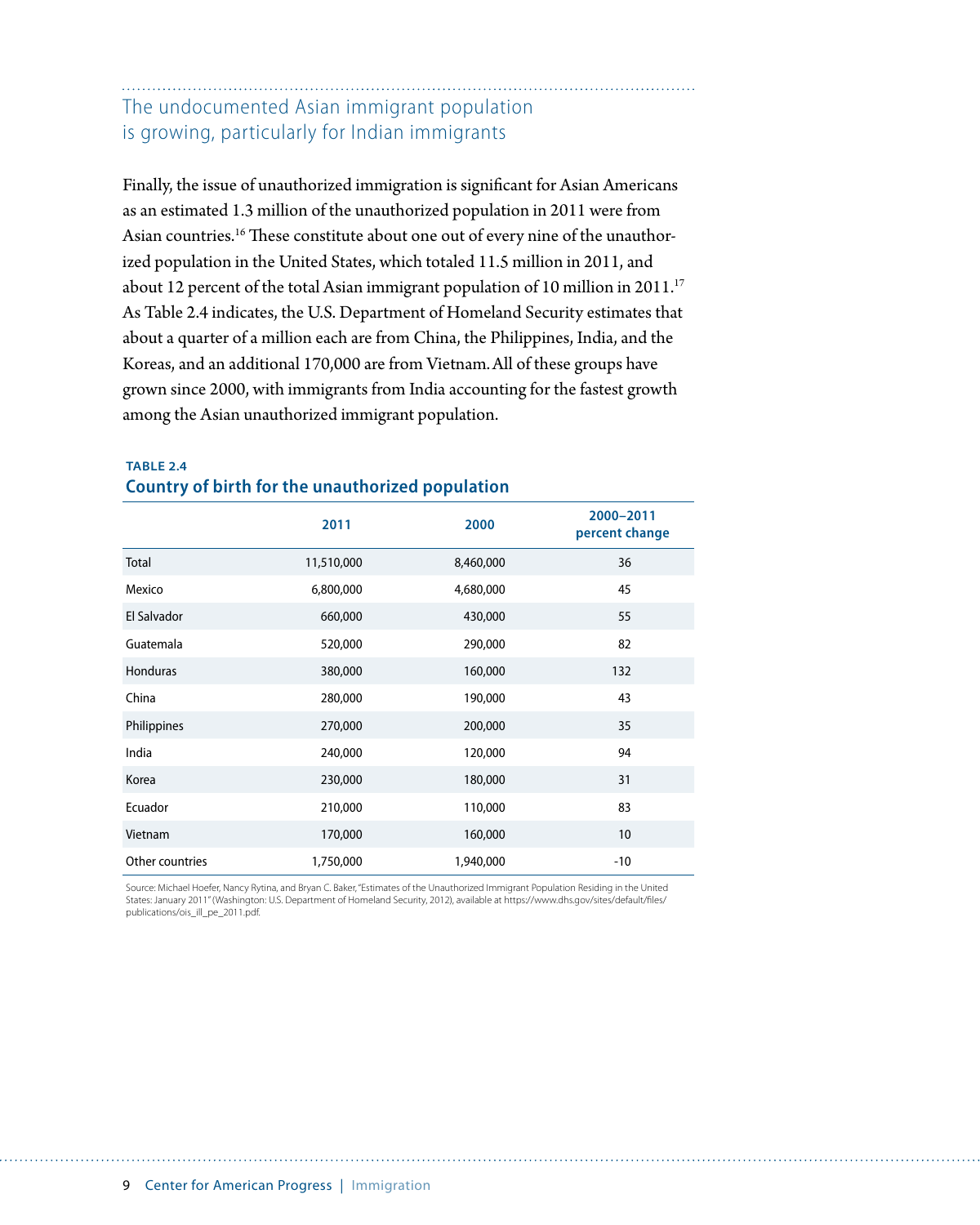References

Newly released reports and infographics at [http://aapidata.com/policy/](http://aapidata.com/policy/immigration/) [immigration/](http://aapidata.com/policy/immigration/).

Jeanne Batalova, "Asian Immigrants in the United States," Migration Policy Institute, May 24, 2011, available at [http://www.migrationinformation.org/](http://www.migrationinformation.org/USfocus/display.cfm?ID=841) [USfocus/display.cfm?ID=841.](http://www.migrationinformation.org/USfocus/display.cfm?ID=841)

Janelle Wong and others *Asian American Political Participation: Emerging Constituents and Their Political Identities* (New York: Russell Sage Foundation, 2011).

U.S. Department of Homeland Security, "Yearbook of Immigration Statistics," available at [https://www.dhs.gov/yearbook-immigration-statistics-2012-legal](https://www.dhs.gov/yearbook-immigration-statistics-2012-legal-permanent-residents)[permanent-residents](https://www.dhs.gov/yearbook-immigration-statistics-2012-legal-permanent-residents) (last accessed April 2014).

# Acknowledgements

The authors would like to thank Sono Shah of the University of California, Riverside, for his research assistance on this report series.